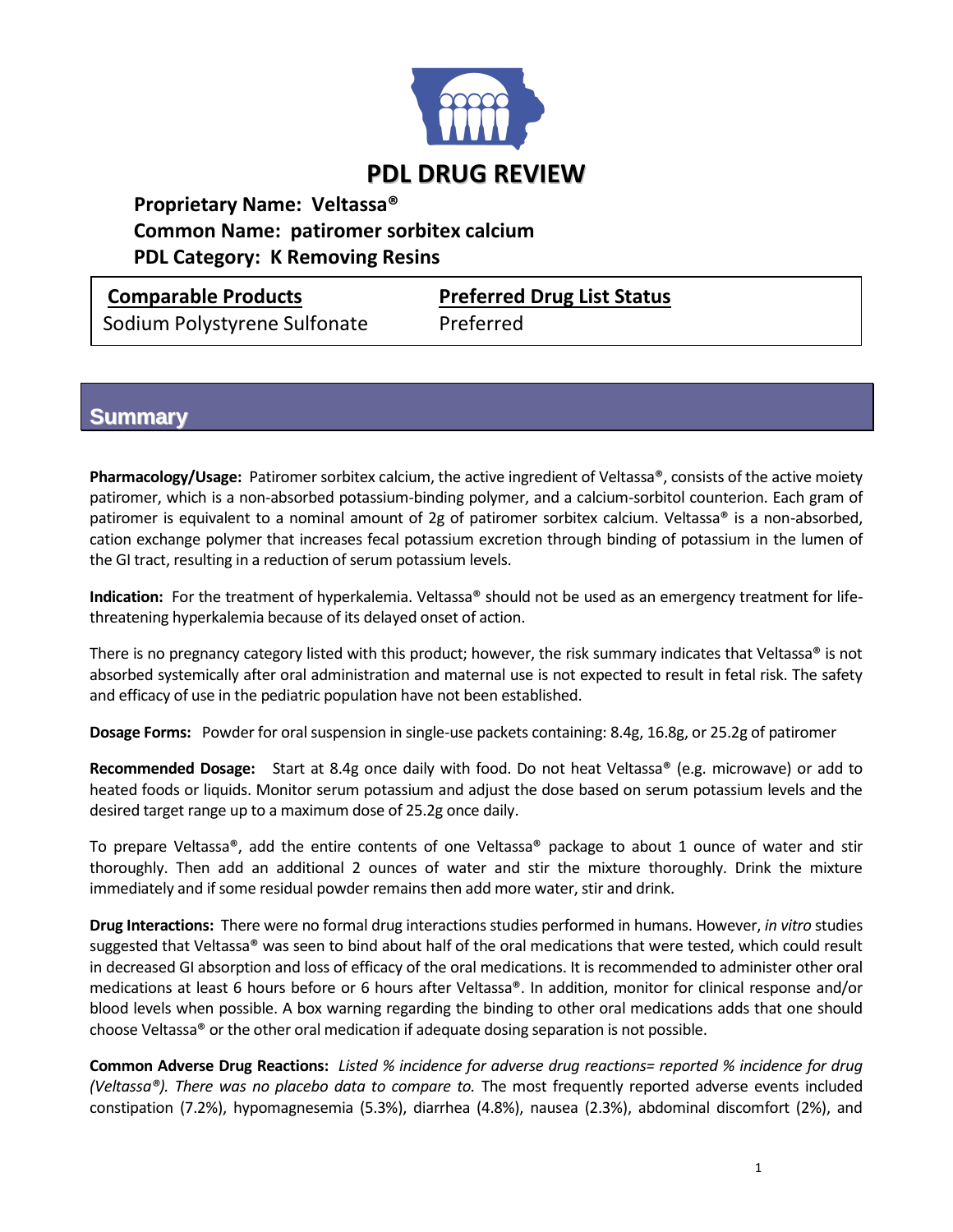flatulence (2%). Reported lab abnormalities included hypokalemia with a serum potassium value <3.5mEq/L (4.7%) and hypomagnesemia with a serum magnesium value <1.4mg/dl (9%).

As hypomagnesemia can occur with Veltassa<sup>®</sup> use, it is recommended to monitor serum magnesium and to consider magnesium supplementation in patients who develop low serum magnesium levels on Veltassa®.

It is recommended to avoid Veltassa® use in patients with severe constipation, bowel obstruction, or impaction, including abnormal post-op bowel motility disorders.

**Contraindications:** In patients with a history of a hypersensitivity reaction to Veltassa® or any component of the compound

#### **Manufacturer:** Relypsa, Inc

**Analysis:** The efficacy of Veltassa® was assessed in a two-part, single-blind, randomized withdrawal study that evaluated Veltassa® in hyperkalemic patients with chronic kidney disease (CKD) on stable doses of ≥1 reninangiotensin-aldosterone system inhibitor (RAAS; i.e. ACE inhibitor, ARB, or aldosterone antagonist). In Part A, patients (N=243) were treated with Veltassa® for 4 weeks, with the dose based on serum potassium levels. The results of the primary endpoint, the change in serum potassium from baseline to week 4, are illustrated in the table below.

| Study                             | <b>Baseline Potassium</b>    |                               | <b>Overall Population</b> |  |
|-----------------------------------|------------------------------|-------------------------------|---------------------------|--|
|                                   | 5.1 to <5.5mEq/L<br>$(N=90)$ | 5.5 to <6.5mEq/L<br>$(N=147)$ | $(N=237)$                 |  |
|                                   | Serum Potassium (mEq/L)      |                               |                           |  |
| Baseline, mean                    | 5.31                         | 5.74                          | 5.58                      |  |
| Week 4 change from baseline, mean | $-0.65$                      | $-1.23$                       | $-1.01$                   |  |
| p-value                           |                              |                               | < 0.001                   |  |

At week 4, 76% of patients had a serum potassium in the target range of 3.8mEq/L to <5.1mEq/L, which was a secondary outcome.

In Part B of the study, 107 patients with a Part A baseline serum potassium of 5.5mEq/L to <6.5mEq/L and whose serum potassium was in the target range (3.8mEq/L to <5.1mEq/L) at Part A week 4 and were still receiving RAAS inhibitor medication were then randomized to continue Veltassa® or to receive placebo. The primary outcome was the change in serum potassium from Part B baseline to the earliest visit at which the patient's serum potassium was first outside the range of 3.8mEq/L to <5.5mEq/L, or to Part B week 4 if the patient's serum potassium remained in the range. Results are illustrated in the table below.

|                                                                     | Placebo  | Veltassa <sup>®</sup> | <b>Difference</b> |         |
|---------------------------------------------------------------------|----------|-----------------------|-------------------|---------|
|                                                                     | $(N=52)$ | $(N=55)$              | Estimate          | p-value |
| Estimated Median Change in serum<br>potassium from baseline (mEq/L) | 0.72     | 0.00                  | 0.72              | < 0.001 |

In addition, significantly more placebo patients (91%) developed a serum potassium ≥5.1mEq/L at any time during Part B than Veltassa® patients (43%; p<0.001). Significantly more in the placebo group (60%) developed serum potassium ≥5.5mEq/L at any time during Part B than Veltassa® patients (15%; p<0.001).

Veltassa® was also assessed in up to a one-year open-label study that included hyperkalemic patients (N=304) with CKD and type 2 DM on RAAS inhibitor therapy. The treatment effect on serum potassium was maintained during continued therapy.

**Place in Therapy:** Hyperkalemia is a common condition generally "...due to impaired urinary potassium excretion due to acute or chronic kidney disease (CKD) and/or disorders or drugs that inhibit the renin-angiotension-